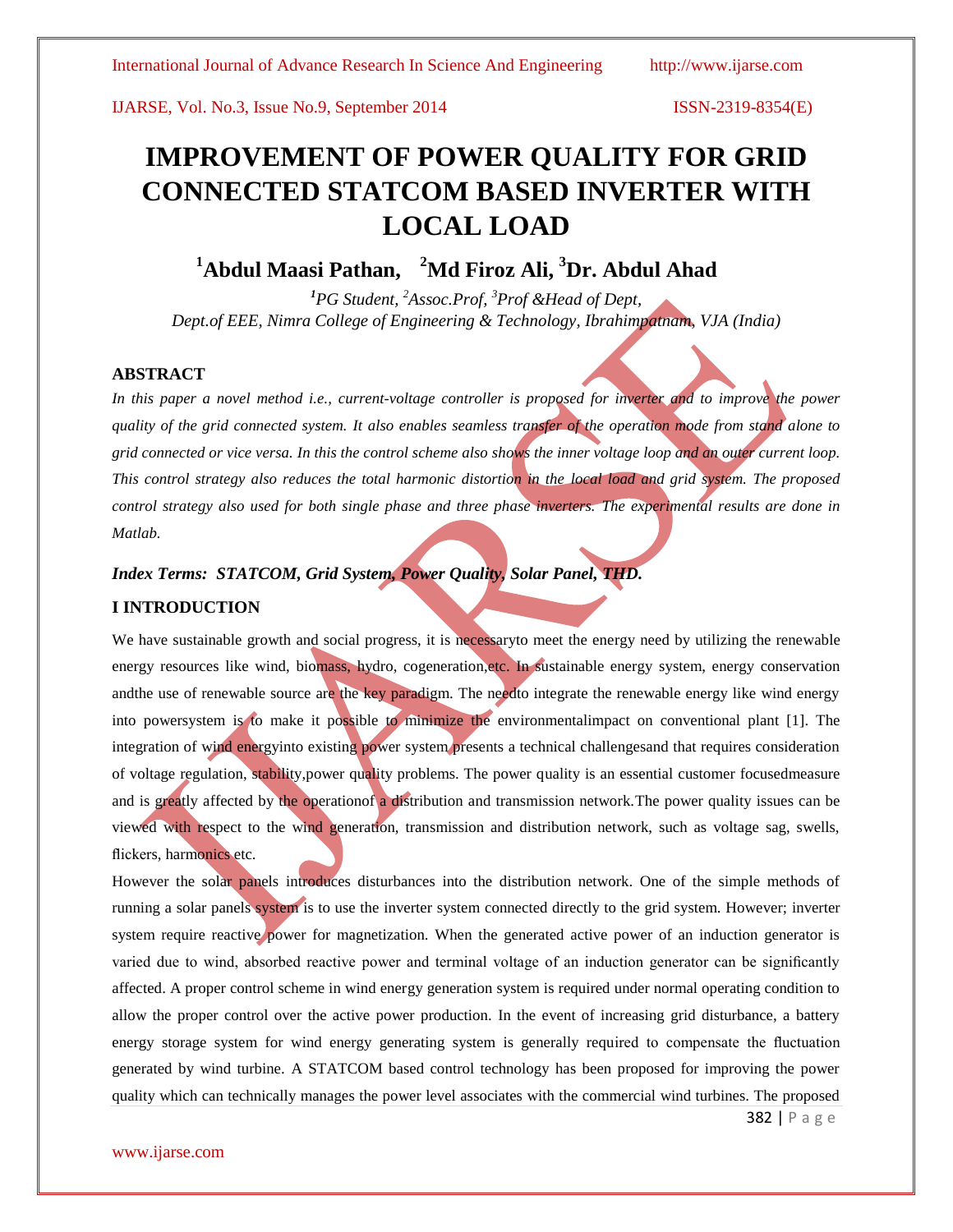# IJARSE, Vol. No.3, Issue No.9, September 2014 ISSN-2319-8354(E)

Solar based STATCOM control scheme for grid connected wind energy generation for power quality improvement has following objectives.

- Unity power factor at the source side.
- Reactive power support only from STATCOM to windGenerator and Load.
- The Dc voltage is obtained for STATCOMis generated from Solar Cells.



**Fig 1: Grid Connected System for Power Quality Improvement**

The Current controlled voltage source inverterbased STATOOM controller injects the current into the grid in such a way that the sourcecurrent are harmonic free and their phase-angle with respect tosource voltage has a desired value. The injected current willcancel out the reactive part and harmonic part of the load andinduction generator current, thus it improves the power factorand the power quality. To accomplish these goals, the grid voltagesare sensed and are synchronized in generating the currentcommand for the inverter. The proposed grid connectedsystem is implemented for power quality improvement at pointof common coupling (PCC), as shown in Fig. 1.The grid connected system in Fig. 1, consists of wind energygeneration system and battery energy storage system withSTATCOM. In this STATCOM controller the dc voltage is obtained by using SOLAR cells as shown in fig 1. The shunt connected STATCOM with solar cell and battery energy storageis connected with the interface of the induction generator andnon-linear load at the PCC in the grid system. The STATCOMcompensator output is varied according to the controlledstrategy, so as to maintain the power quality norms in the gridsystem.

# **II GRID SYNCHRONIZATION**

In three-phase balance system, the RMS voltage source amplitude is calculated at the sampling frequency from the sourcephase voltage (Vsa, Vsb, Vsc) and is expressed, as sample templateVsm, sampled peak voltage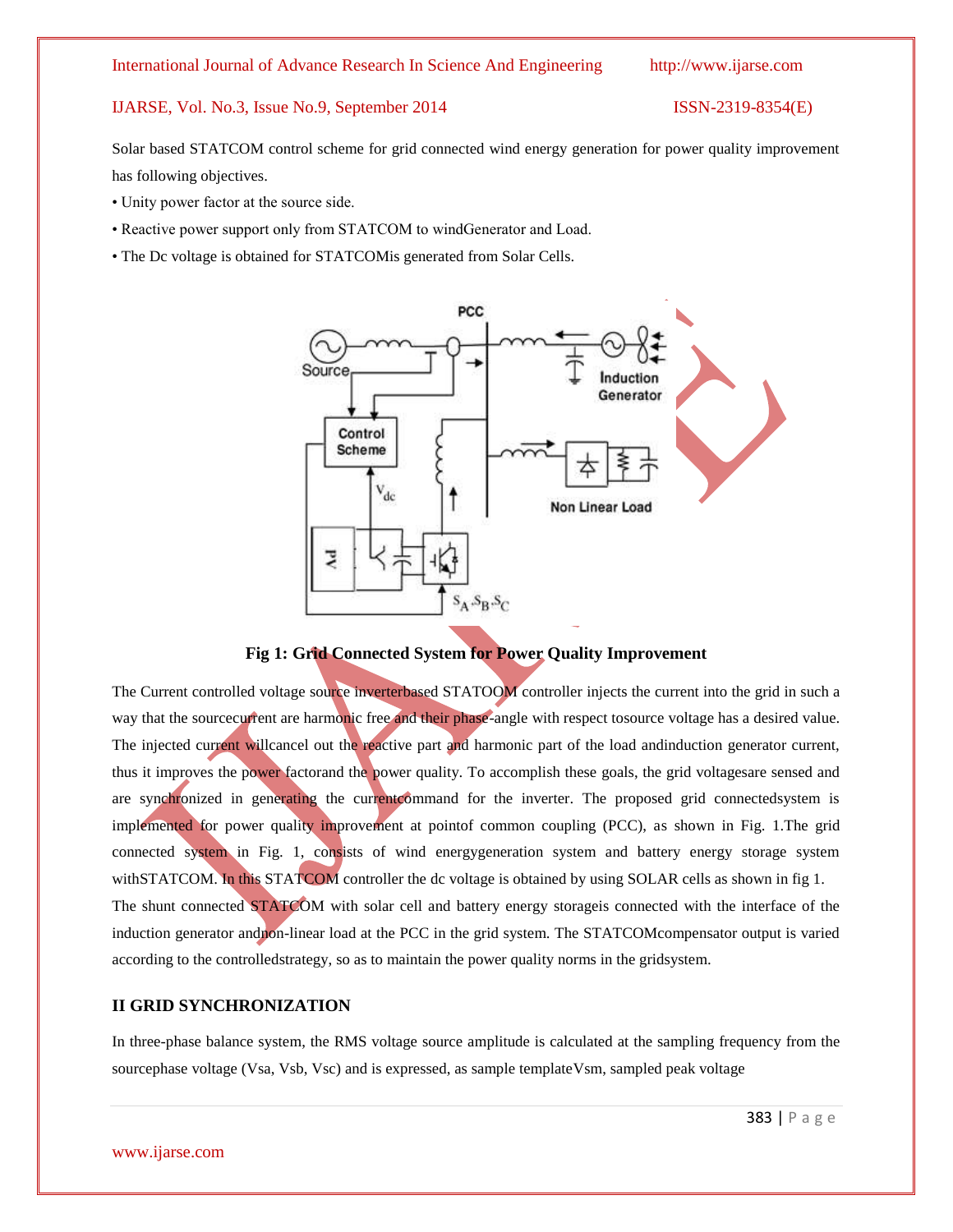## IJARSE, Vol. No.3, Issue No.9, September 2014 ISSN-2319-8354(E)

$$
V_{\rm sm} = \left\{\frac{2}{3}\left(V_{\rm sn}^2 + V_{\rm sb}^2 + V_{\rm sc}^2\right)\right\}^{1/2}
$$

The unit vectors implement the important function in the grid connection for the synchronization for STATCOM. This method is simple, robust and favorable as compared with other methods.

# **III WIND TURBINE**

The wind turbine captures the wind's kinetic energy in a rotor consisting of two or more blades mechanically coupled to anelectrical generator. The equation describes the mechanicalpower captured from wind by a wind turbine [4] can beformulated as:

$$
P_m = 0.5 \rho A C_p v^3
$$

The theoretical maximum value of the power coefficient is 0.59. It is dependent on two variables, the tip speed ratio (TSR) and the pitch angle. The pitch angle refers to the angle in which the turbine blades are aligned with respect to its longitudinal axis. *TSR* is defined as the linear speed of the rotor to the wind speed.

Fig.2 shows a typical "CVs.  $\lambda$ " curve for a wind turbine. In practical designs, the maximum achievable ranges Pfrom 0.4 to 0.5 for high speed turbines and 0.2 to 0.4 for slowspeed turbines. Fig.2 shows that has its maximum value  $(C_{pmax})$  at  $\lambda$ opt. Which results in optimum efficiency andmaximum power is captured from wind by the turbine.



**Fig 2: Power Coefficient Vs Tip Speed Ratio**

# **IV SOLAR CELL**

A solar cell is the most fundamental component of a photovoltaic (PV) system. The PV array is constructed bymany series or parallel connected solar cells to obtainrequired current, voltage and high power [8]. Each Solar cellis similar to a diode with a p-n junction formed bysemiconductor material. When the junction absorbs light, itcan produce currents by the photovoltaic effect. The outputpower characteristic curves for the PV array at an insolationare shown in Fig. 3. It can be seen that a maximum powerpoint exists on each output power characteristic curve. TheFig: 4 shows the (I-V) and (P-V) characteristics of the PVarray at different solar intensities. The equivalent circuit of asolar cell is the current source in parallel with a diode of aforward bias. The output terminals of the circuit areconnected to the load. The current equation of the solar cell isgiven by: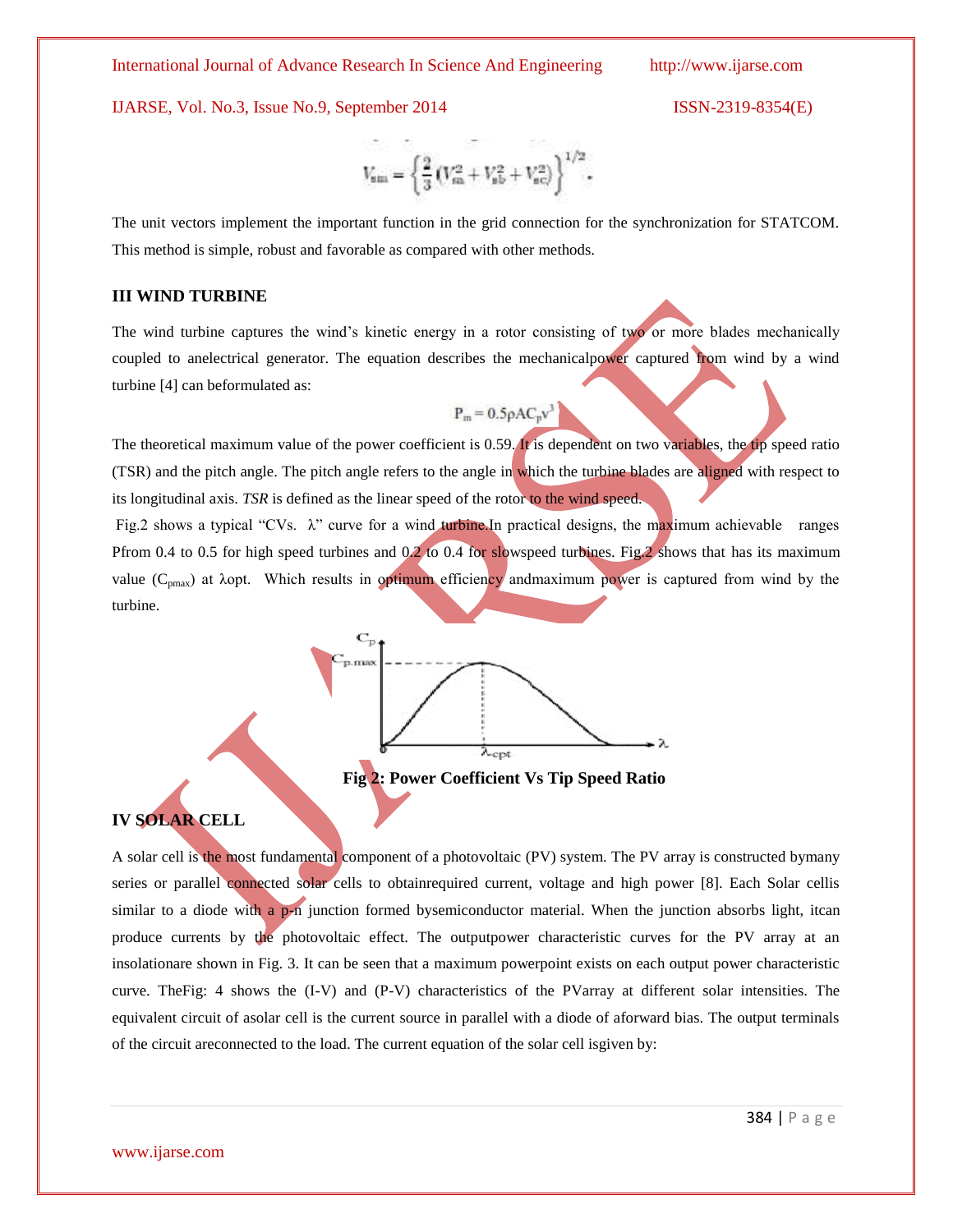IJARSE, Vol. No.3, Issue No.9, September 2014 ISSN-2319-8354(E)

$$
I = I_{ph} - I_D - I_{sh}
$$
  

$$
I = I_{ph} - I_0 [\exp(\frac{qV_D}{n kT})] - \frac{V_D}{R_{em}}
$$

The power output of a solar cell is given by  $P = V * I$ 



# **Fig 3: Equivalent circuit of PV Module Fig 4: Output characteristics of PV Array**

# **V CONTROL SCHEME**

The control scheme approach is based on injecting the currentsinto the grid using "bang-bang controller." The controlleruses a hysteresis current controlled technique. Using such technique, the controller keeps the control system variable betweenboundaries of hysteresis area and gives correct switching signalsfor STATCOM operation. The control system scheme for generating the switching signalsto the STATCOM is shown in Fig. 5.



# **VI SIMULATION DIAGRAM AND RESULTS**

The proposed control scheme is simulated using SIMULINK in power system block set.The main block diagram of the systemoperational scheme is shown in Fig. 1.The simulation is done based on the fig 1, as shown in figure 6 and the obtained power quality is shown below.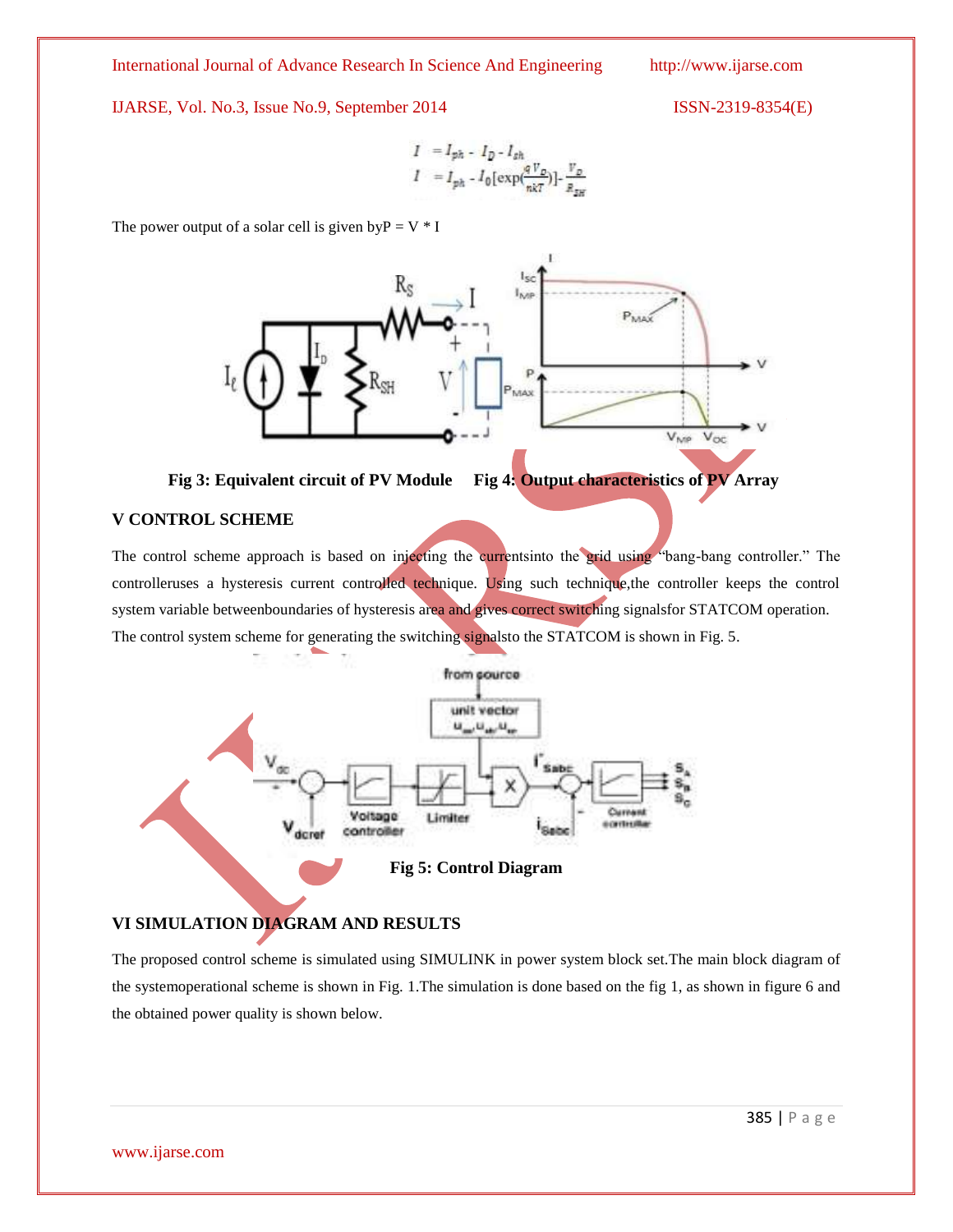# IJARSE, Vol. No.3, Issue No.9, September 2014 ISSN-2319-8354(E)





**Fig 8: simulation result (a) Source Current. (b) Load Current. (c) Inverter Injected Current. (d) Wind generator (Induction generator) current.**

www.ijarse.com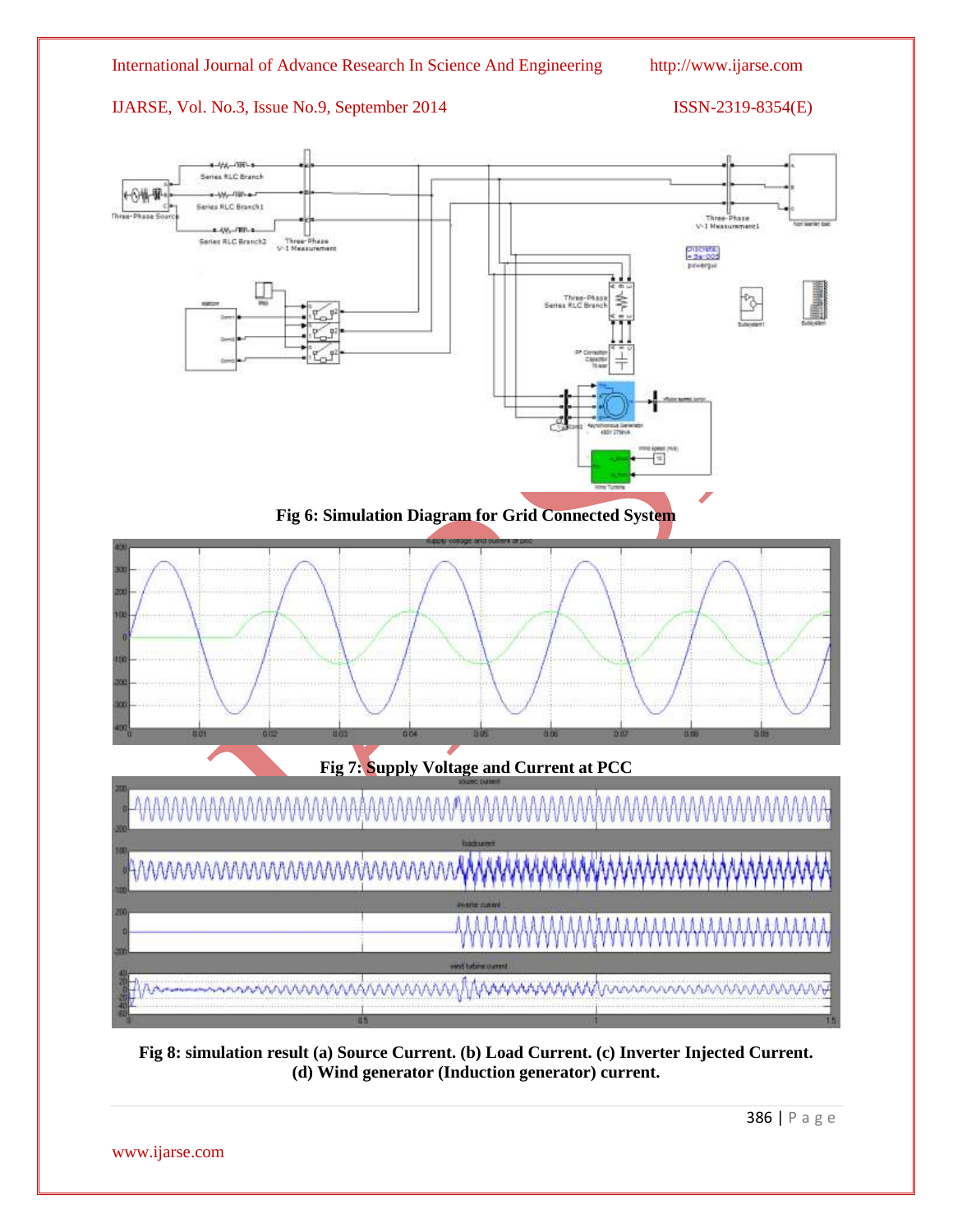

# **Fig 10: PV Voltage**

# **VII CONCLUSION**

The paper presents the STATCOMbased control scheme forpower quality improvement in grid connected wind generatingsystem along with PV Cell and with non-linear load. The power quality issues andits consequences on the consumer and electric utility are presented.The operation of the control system developed for theSTATCOM-PV in MATLAB/SIMULINK for maintainingthe power quality is simulated. It has a capability to cancel outthe harmonic parts of the load current. It maintains the sourcevoltage and current in-phase and support the reactive powerdemand for the wind generator and load at PCC in the gridsystem, thus it gives an opportunity to enhance the utilizationfactor of transmission line. The integrated wind generationand STATCOM with PV have shown the outstanding performance.

# **REFERENCE**

[1] Qing-Chang Zhong, Senior Member, Cascaded Current–Voltage Control to Improve the Power Quality for a Grid-Connected Inverter With a Local Load" in IEEE TRANSACTIONS ON INDUSTRIAL ELECTRONICS, VOL. 60, NO. 4, APRIL 2013.